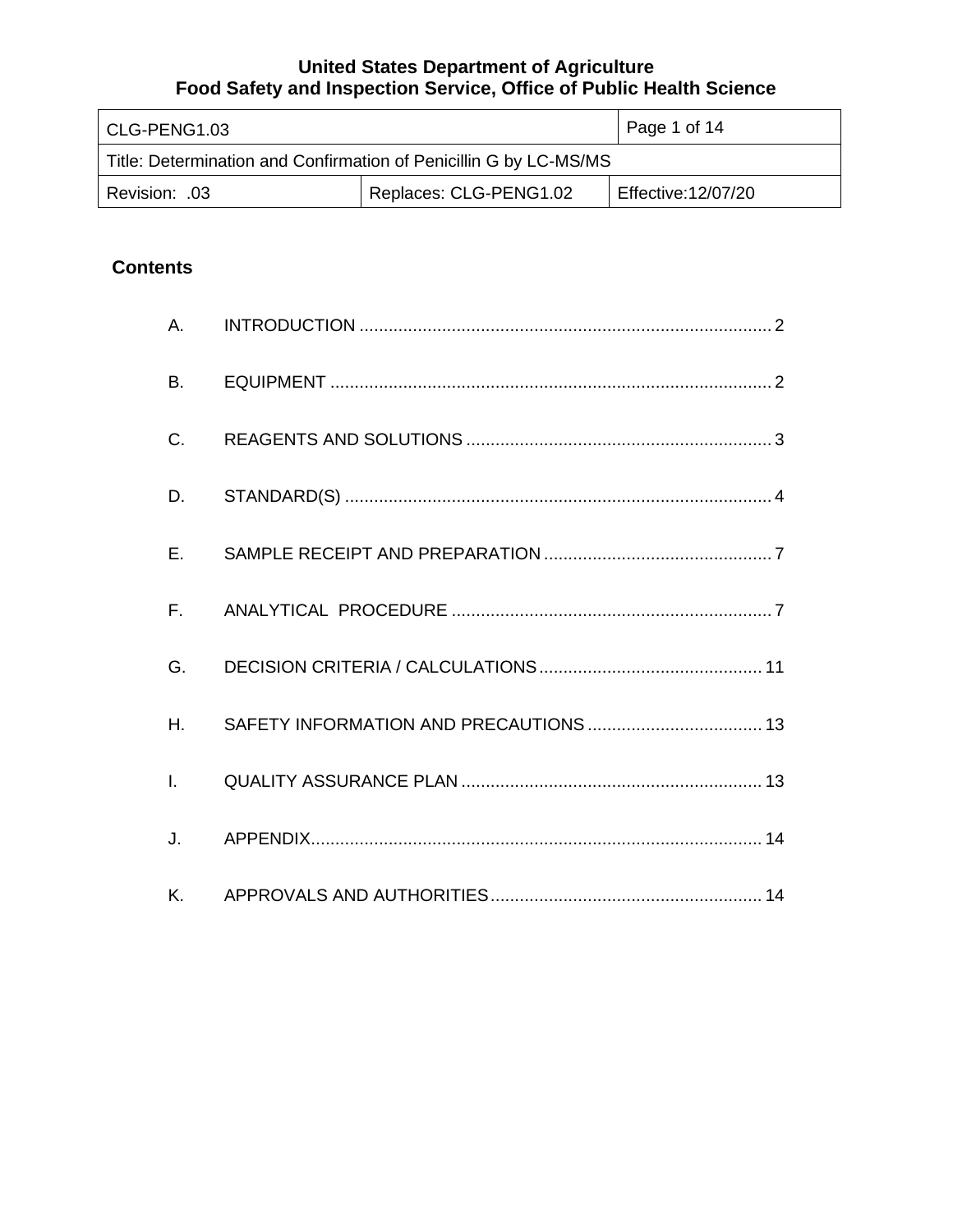| l CLG-PENG1.03                                                    | Page 2 of 14 |                    |
|-------------------------------------------------------------------|--------------|--------------------|
| Title: Determination and Confirmation of Penicillin G by LC-MS/MS |              |                    |
| Replaces: CLG-PENG1.02<br>Revision: .03                           |              | Effective:12/07/20 |

#### **A. INTRODUCTION**

1. Background / Summary of Procedure

 Tissue samples are homogenized in 1% phosphate buffer, vortexed with acetonitrile, and centrifuged. After solvent evaporation, SPE cleanup (Strata X, 60 mg, 3 ml columns), and sample reconstitution, the penicillin in the samples is quantitated and confirmed by LC-MS/MS.

2. Applicability

 kidney, liver and muscle at levels ≥ 25 ppb. This method is suitable for the determination and confirmation of penicillin G in bovine

 N*ote: Refer to 21CFR for tolerance values set by FDA and 40CFR for tolerance values set by EPA.* 

#### **B. EQUIPMENT**

 *Note: Equivalent equipment may be substituted.* 

- 1. Apparatus
	- a. Adjustable pipettors: Eppendorf 100 and 1000 µL (Brinkman Instruments Inc.)
	- b. Class A volumetric pipettes: 3 and 4 mL (or 5 mL adjustable Eppendorf pipette)
	- c. Spatulas: stainless steel or disposable.
	- d. Analytical balance: 0.01 mg sensitivity (Mettler Toledo).
	- e. Top loading balance(s): 0.01g and 0.001g sensitivities (Mettler Toledo)
	- f. Class A volumetric flasks: amber glass, 10 and 100 mL.
	- g. Centrifuge: equipped with a rotor with 15 mL centrifuge tube holders and capable of attaining 3000 g (~4,100 rpm).
	- h. High-speed microcentrifuge: equipped with a fixed-angle rotor with 2 mL microcentrifuge tube holders and capable of attaining 16,000 g (~13,200 rpm).
	- i. Disposable polypropylene conical centrifuge tubes: 15 mL (Corning brand obtained through Fisher Scientific Co), or equivalent tubes with leak-proof caps and graduations.
	- j. Falcon round-bottom polypropylene 14-mL centrifuge tubes
	- k. High-speed microcentrifuge filter tubes: modified nylon 0.2 µm, 500 µL (VWR).
	- l. Solid phase extraction columns: Strata X, 33µm, 60 mg, 3 mL (Phenomenex).
	- m. Solvent evaporator: TurboVap LV with a 15 mL test tube rack (Zymark).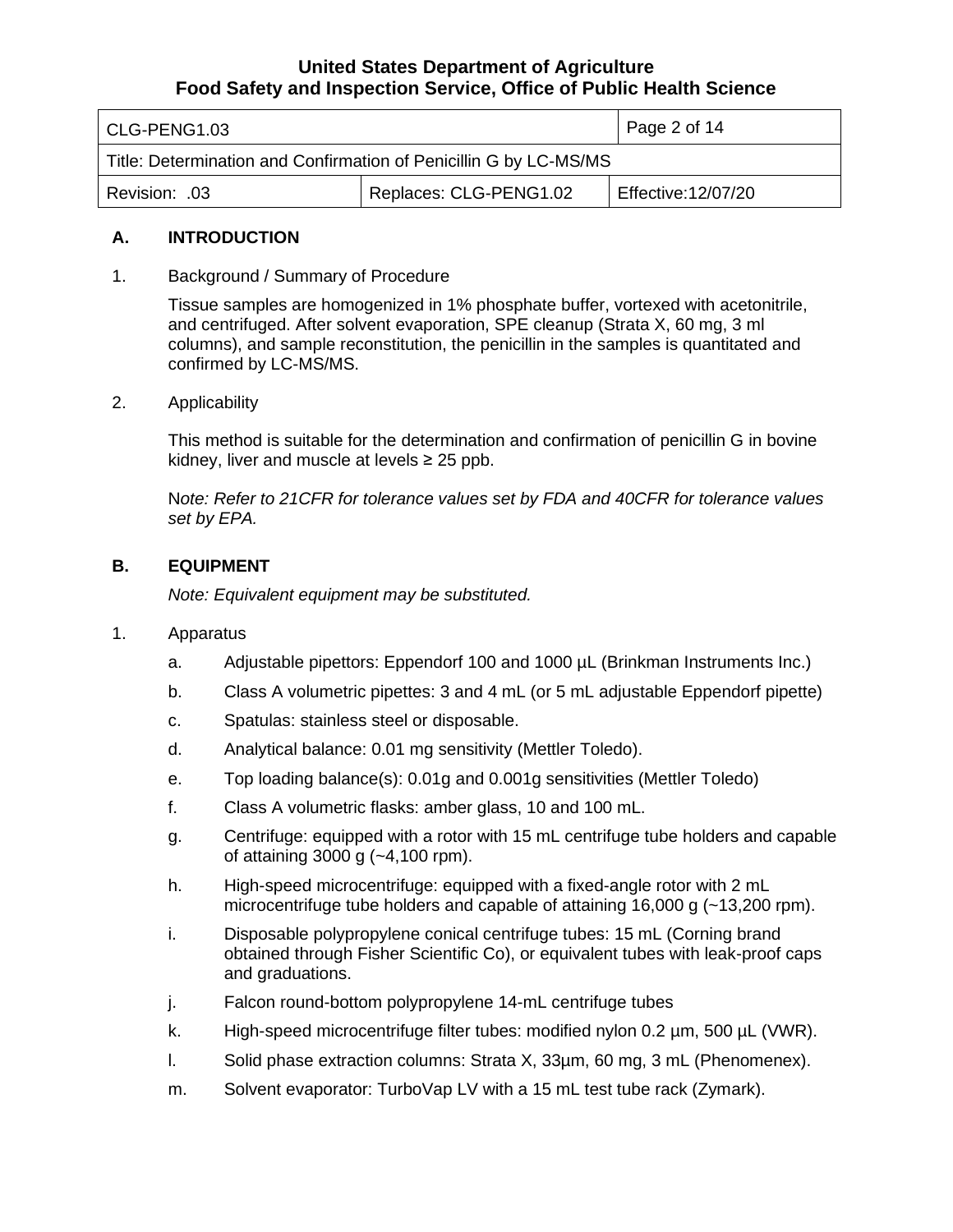| CLG-PENG1.03                                                      |                 |                                                                                                                                                                                                                                                                                                                                                          |                                                                                                                                                 | Page 3 of 14        |
|-------------------------------------------------------------------|-----------------|----------------------------------------------------------------------------------------------------------------------------------------------------------------------------------------------------------------------------------------------------------------------------------------------------------------------------------------------------------|-------------------------------------------------------------------------------------------------------------------------------------------------|---------------------|
| Title: Determination and Confirmation of Penicillin G by LC-MS/MS |                 |                                                                                                                                                                                                                                                                                                                                                          |                                                                                                                                                 |                     |
| Revision: .03                                                     |                 |                                                                                                                                                                                                                                                                                                                                                          | Replaces: CLG-PENG1.02                                                                                                                          | Effective: 12/07/20 |
|                                                                   | n.              | Aldrich).                                                                                                                                                                                                                                                                                                                                                | Solid phase extraction vacuum manifolds: 12 and 24-port (Supelco/Sigma-                                                                         |                     |
|                                                                   | О.              |                                                                                                                                                                                                                                                                                                                                                          | Ultrasonic cleaner: Model 175D (Crest Ultrasonics Corp)                                                                                         |                     |
|                                                                   | p.              |                                                                                                                                                                                                                                                                                                                                                          | Vortex mixer: Vortex-Genie 2 mixer (Scientific Industries, Inc.).                                                                               |                     |
|                                                                   | q.              |                                                                                                                                                                                                                                                                                                                                                          | Multi-tube vortexer: VX-2500 analog vortexer (VWR).                                                                                             |                     |
|                                                                   | r.              |                                                                                                                                                                                                                                                                                                                                                          | Reciprocal Shaker: Model 6010 or better, Eberbach Corporation.                                                                                  |                     |
|                                                                   | S.              |                                                                                                                                                                                                                                                                                                                                                          | Repipet dispensers: capable of dispensing variable volumes between 1 to 20 mL.                                                                  |                     |
|                                                                   | t.              | Graduated cylinder: 500 mL.                                                                                                                                                                                                                                                                                                                              |                                                                                                                                                 |                     |
|                                                                   | u.              | Autosampler vials: 2 mL, amber.                                                                                                                                                                                                                                                                                                                          |                                                                                                                                                 |                     |
|                                                                   | v.              | Freezer: capable of maintaining temperatures below -80°C for standards and<br>extracts.                                                                                                                                                                                                                                                                  |                                                                                                                                                 |                     |
|                                                                   | w.              | Beakers: glass, various sizes.                                                                                                                                                                                                                                                                                                                           |                                                                                                                                                 |                     |
| 2.                                                                | Instrumentation |                                                                                                                                                                                                                                                                                                                                                          |                                                                                                                                                 |                     |
|                                                                   | a.              | Liquid Chromatograph                                                                                                                                                                                                                                                                                                                                     | LC system: Thermo Scientific Ultimate 3000 RS PUMP, RS Autosampler and                                                                          |                     |
|                                                                   | b.              | Mass Spectrometer: Thermo Scientific TSQ Quantum Access Max with ESI<br>source.                                                                                                                                                                                                                                                                          |                                                                                                                                                 |                     |
|                                                                   | c.              | Liquid chromatography column: Polar-RP Synergi 2.5 µm, 20 x 2.0 mm (Cat.<br>No.00M-4371-BO) with a guard column of the same packing 4 x 2.0 mm (Cat.<br>No. AJ0-6075 and holder Cat. No. KJ0-4282) (Phenomenex). Do not use LC<br>column (Cat. No. 00M-4371-BO-CE) because their casing is too thick and will not<br>fit in many LC column compartments. |                                                                                                                                                 |                     |
|                                                                   | d.              |                                                                                                                                                                                                                                                                                                                                                          | Pre-column filter: Upchurch filter assembly A-318 with fritz A-102x (Cole Palmer)<br>is installed between the autosampler and the guard column. |                     |
| C.<br><b>REAGENTS AND SOLUTIONS</b>                               |                 |                                                                                                                                                                                                                                                                                                                                                          |                                                                                                                                                 |                     |
| Note: Equivalent reagents / solutions may be substituted.         |                 |                                                                                                                                                                                                                                                                                                                                                          |                                                                                                                                                 |                     |
| 1.                                                                | Reagents        |                                                                                                                                                                                                                                                                                                                                                          |                                                                                                                                                 |                     |
|                                                                   | а.              |                                                                                                                                                                                                                                                                                                                                                          | Methanol (MeOH) - HPLC grade Burdick & Jackson.                                                                                                 |                     |

- Acetonitrile (ACN) HPLC grade, Burdick & Jackson. b.
- Potassium phosphate monobasic  $(KH_2PO_4)$  Certified, Fisher. C.
- Potassium phosphate dibasic  $(K_2HPO_4)$  Certified, Fisher. d.
- Formic Acid 95% Reagent grade, Sigma Aldrich. e.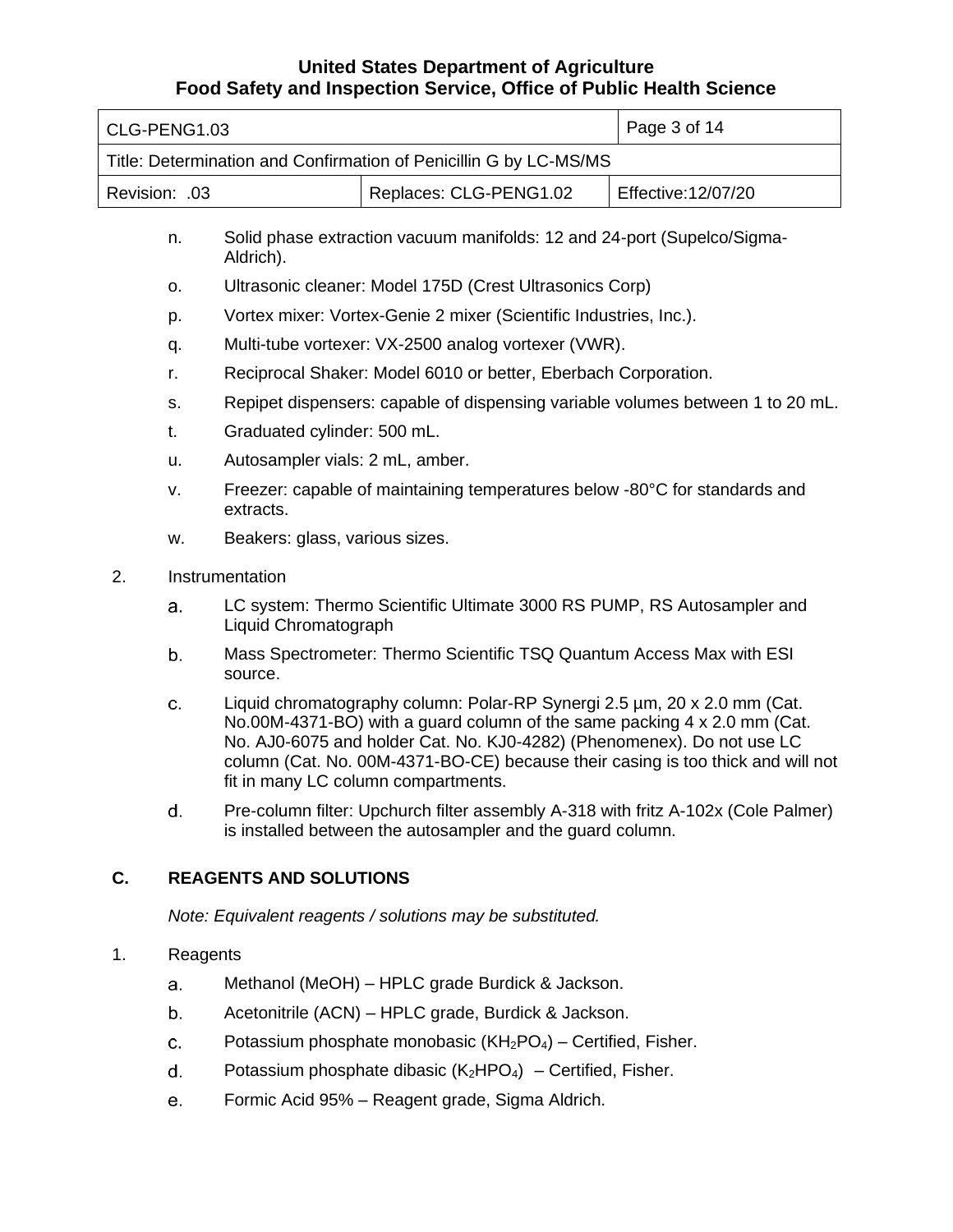| CLG-PENG1.03                                                      | $\vert$ Page 4 of 14 |                    |
|-------------------------------------------------------------------|----------------------|--------------------|
| Title: Determination and Confirmation of Penicillin G by LC-MS/MS |                      |                    |
| Replaces: CLG-PENG1.02<br>Revision: .03                           |                      | Effective:12/07/20 |

 Distilled deionized water was generated in-house from a Milli-Q Water System with an electrical resistance of at least 18.2 mΩ. f.

#### 2. Solutions

a. 1% Phosphate buffer (pH~6.2)

> Dissolve 8.0 g of  $KH_2PO_4$  and 2.0 g of  $K_2HPO_4$  in a 1 L volumetric flask using Milli-Q-water as solvent. This solution may be stored for 2 months in a  $2-8$  °C refrigerator. Bring to room temperature before using or store at room temperature for no longer than 1 week.

b. Mobile Phase:

20% ACN / 80% water solution that is also 0.1% formic acid

Premixed:

 Mix 200 mL of ACN, 800 mL of Milli-Q-water and 1.0 mL of formic acid. This solution may be used for a maximum of two days at HPLC conditions (i.e. room temperature and open to atmosphere).

Mixed by HPLC:

0.1% aqueous formic acid:

 Add 0.5mL of formic acid to 500 mL of Milli-Q-water and mix. This solution may be used for one month at HPLC conditions.

0.1% formic acid in acetonitrile:

 Add 0.5mL of formic acid to 500 mL of ACN and mix. This solution may be used for one month at HPLC conditions.

Note: Only Premixed or mixed by HPLC is needed not both.

# **D. STANDARD(S)**

 *Note: Equivalent standards / solutions may be substituted. Purity and counter ions are to be taken into account when calculating standard concentrations. In-house prepared standards shall be assigned an expiration date that is no later than the stability stated in the method.* 

- 1. Standard Information
	- Penicillin G potassium salt– (US Pharmacopeia). a.
	- Penicillin G-d7 potassium salt (Toronto Research Chemicals). b.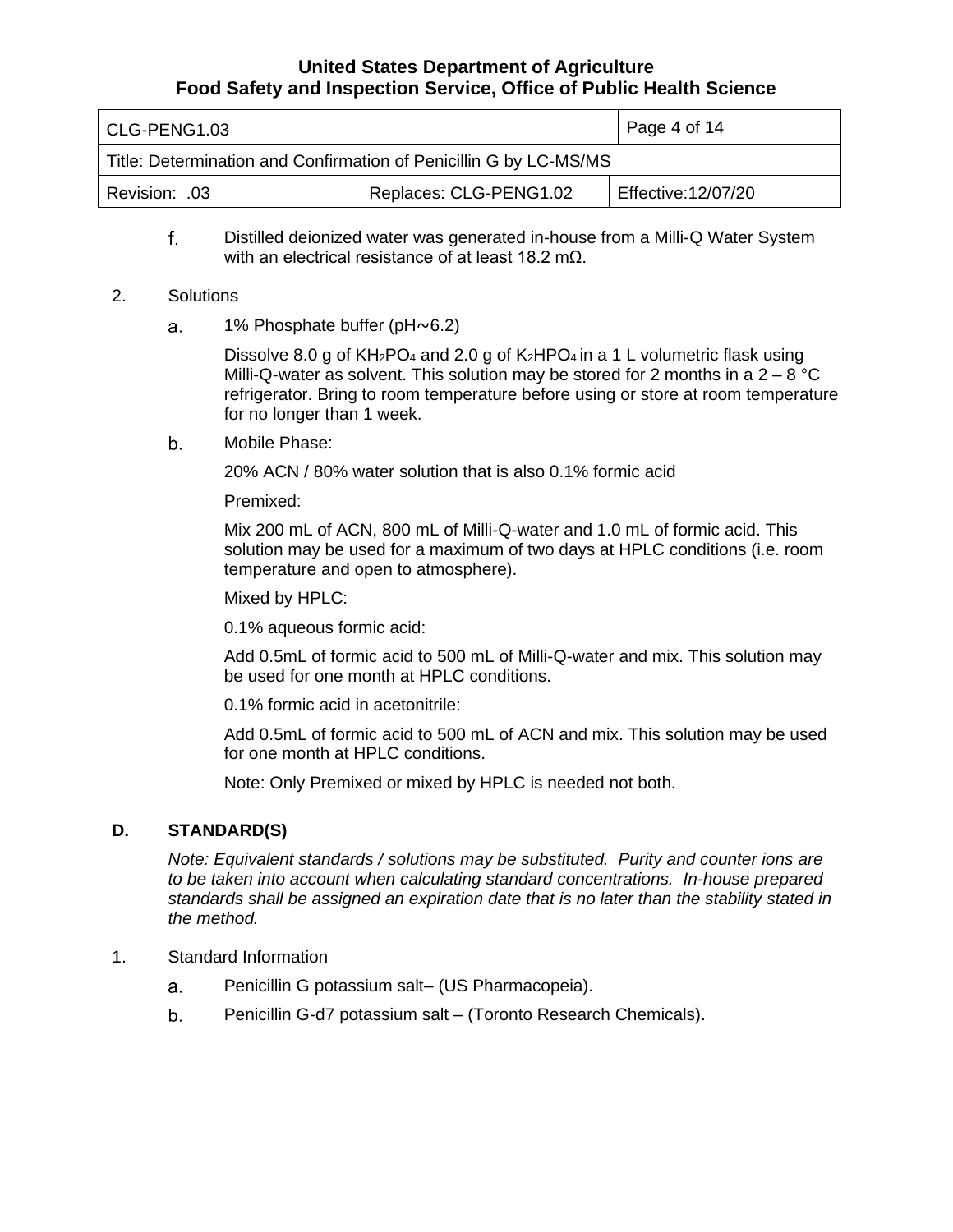| CLG-PENG1.03                                                      | Page 5 of 14 |                    |
|-------------------------------------------------------------------|--------------|--------------------|
| Title: Determination and Confirmation of Penicillin G by LC-MS/MS |              |                    |
| Replaces: CLG-PENG1.02<br>.03. :Revision                          |              | Effective:12/07/20 |

- 2. Preparation of Standard Solution(s)
	- a. Internal Standard Stock Solution

 Weigh ~ 2 mg of penicillin G-d7 potassium in a weighing boat and record the mass to the nearest 0.01 mg. Transfer to a 10-mL volumetric flask using Milli-Q water and mix well. Correct for the purity and salt form.

Concentration of PenG-d7 in mg/mL =  $(mass in mg x$  purity factor  $x$  341.4)

#### (10 x 379.5)

Subdivide in aliquots of  $\sim 0.5$  mL using amber vials and store in a -80°C freezer. The stability of this solution is two days when stored in a  $2-8$  °C refrigerator, two weeks in a -20°C freezer, and one year in a -80°C freezer.

 Preparation of Internal Standard Working Solution (0.20 ng/µL Penicillin G-d7): b.

 Calculate the volume of the penicillin G-d7 stock solution (D.2.a) that is required to prepare 100 mL of a solution at concentration 0.20 ng/µL. Accurately measure and transfer the volume of the concentrated stock solution into a 100 mL volumetric flask using an adjustable micropipette. Bring to volume with Milli-Q water and mix. Subdivide in aliquots of  $\sim$  5 mL and store in a -80°C freezer. The stability of this solution is 6 months when stored at -80°C. Thaw one vial of this internal standard working solution on each day of analysis and discard any remaining solution at the end of the workday.

c. Penicillin G Stock Solution ~ 1 mg/mL:

> Weigh ~ 11.1 mg of penicillin G potassium in a weighing boat and record the mass to the nearest 0.01 mg. Transfer to a10 mL volumetric flask using Milli-Q water and mix well. Correct the concentration for purity and acid form.

Concentration of Penicillin in mg/mL =  $(mass in mg x$  purity factor x 334.4)

(10 x 372.5)

Subdivide in aliquots of  $\sim 0.5$  mL using amber vials and store in a -80°C freezer. The stability of this solution is two days in a refrigerator, two weeks in a -20°C freezer, and 6 months in a -80°C freezer.

 Preparation of Penicillin G Working Solutions for Assaying Kidney or Liver d. Samples:

 The working solutions are prepared each day from a freshly thawed vial of penicillin stock solution (1 mg/mL). Calculate the volume of the stock solution that is required to prepare 100 mL at a concentration of 1.00 ng/µL. Accurately measure and transfer the volume (~100 µL) of the concentrated stock solution into a 100 mL amber volumetric flask using an adjustable micropipette. Bring to volume with Milli-Q water, mix, and label it Stock A. Prepare aqueous working penicillin G solutions at Levels 1 – 6 as described in Table 1. Use 10-mL amber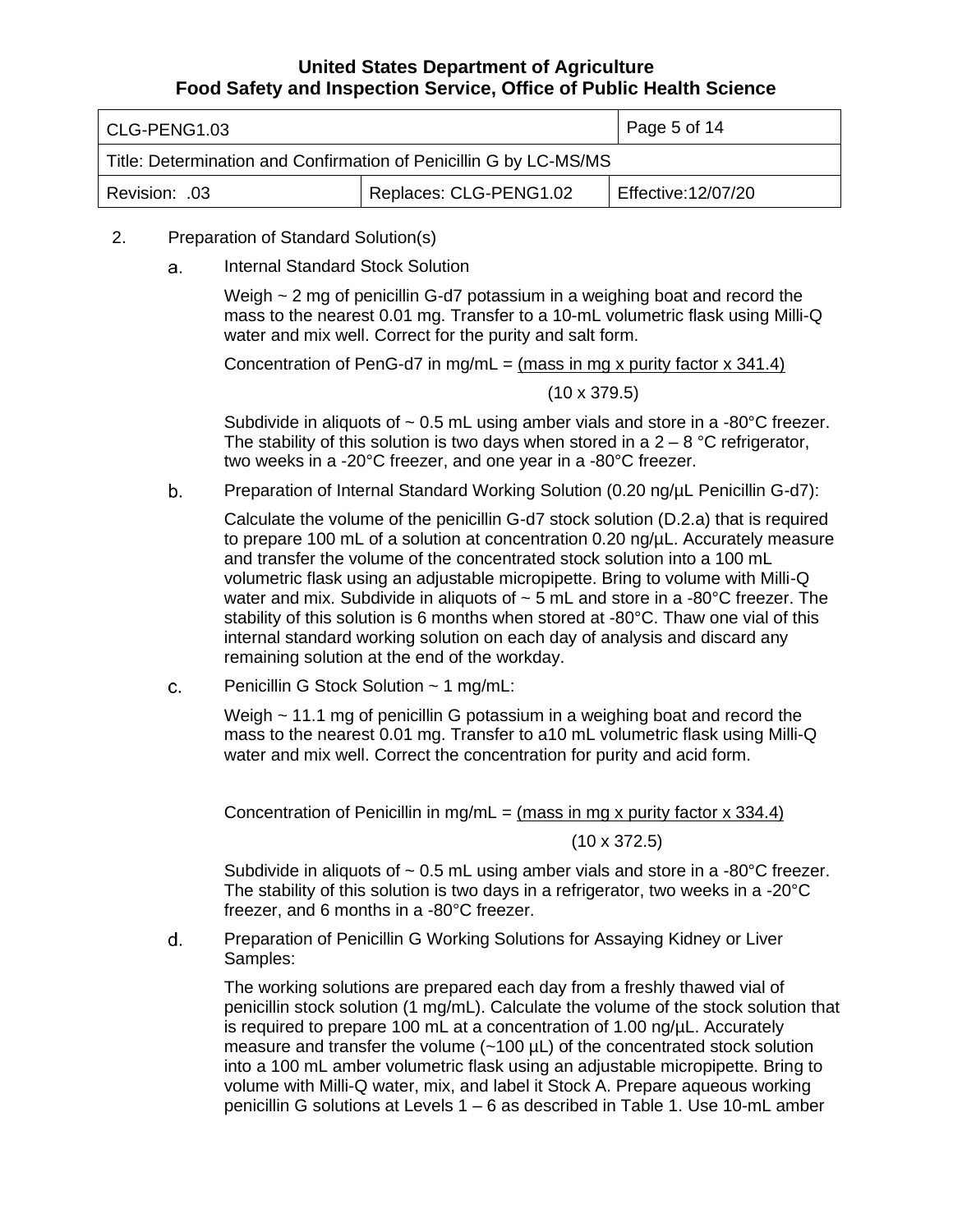| CLG-PENG1.03                                                      | Page 6 of 14 |                    |
|-------------------------------------------------------------------|--------------|--------------------|
| Title: Determination and Confirmation of Penicillin G by LC-MS/MS |              |                    |
| Replaces: CLG-PENG1.02<br>.03. :Revision                          |              | Effective:12/07/20 |

 volumetric flasks, 100 and 1000 µL adjustable micropipettes, and class A volumetric pipettes (or a 5 mL adjustable pipette). For example, to prepare a working standard at Level 3 (0.10 ng/µL), transfer 1.00 mL of Stock A to a 10 mL volumetric flask and dilute to the mark with Milli-Q water. All working solutions are discarded at the end of the day.

Table 1 Preparation of working solutions for kidney and liver assay

| Solution<br>Level | Volume of<br>Flask<br>(mL) | Stock A<br>(mL to use) | Conc.<br>$(ng/\mu L)$ | Fort. Equiv. Conc.<br>(ng/g in kidney or liver<br>sample) |
|-------------------|----------------------------|------------------------|-----------------------|-----------------------------------------------------------|
| L1                | 10                         | 0.300                  | 0.030                 | 15                                                        |
| L2                | 10                         | 0.500                  | 0.050                 | 25                                                        |
| L <sub>3</sub>    | 10                         | 1.00                   | 0.10                  | 50                                                        |
| L4                | 10                         | 2.00                   | 0.20                  | 100                                                       |
| L <sub>5</sub>    | 10                         | 5.00                   | 0.50                  | 250                                                       |
| L <sub>6</sub>    |                            | As is                  | 1.0                   | 500                                                       |

 Preparation of Penicillin G Working Solutions for Assaying Muscle Samples: e.

 The working solutions are prepared each day from a freshly thawed vial of stock solution (1 mg/mL). Calculate the volume of the stock solution that is required to prepare 100 mL of penicillin G solution at a concentration of 2.50 ng/µL. Accurately measure and transfer the volume of the concentrated stock solution (~250 µL) into a 100 mL amber volumetric flask using an adjustable micropipette. Bring to volume with Milli-Q water, mix, and label it Stock B. Prepare aqueous working penicillin G solutions at Levels 1 – 6 as described in Table 2.

| <b>Solution Level</b> | Volume of<br>Flask (mL) | Stock B<br>(mL to use) | Conc.<br>$(ng/\mu L)$ | Fort. Equiv. Conc.<br>(penicillin ng/g<br>sample) |
|-----------------------|-------------------------|------------------------|-----------------------|---------------------------------------------------|
| L1                    | 10                      | 0.300                  | 0.075                 | 15                                                |
| L <sub>2</sub>        | 10                      | 0.500                  | 0.125                 | 25                                                |
| L3                    | 10                      | 1.00                   | 0.25                  | 50                                                |
| L4                    | 10                      | 2.00                   | 0.50                  | 100                                               |
| L <sub>5</sub>        | 10                      | 5.00                   | 1.25                  | 250                                               |
| L <sub>6</sub>        |                         | As is                  | 2.5                   | 500                                               |

Table 2: Working Solutions for Muscle assay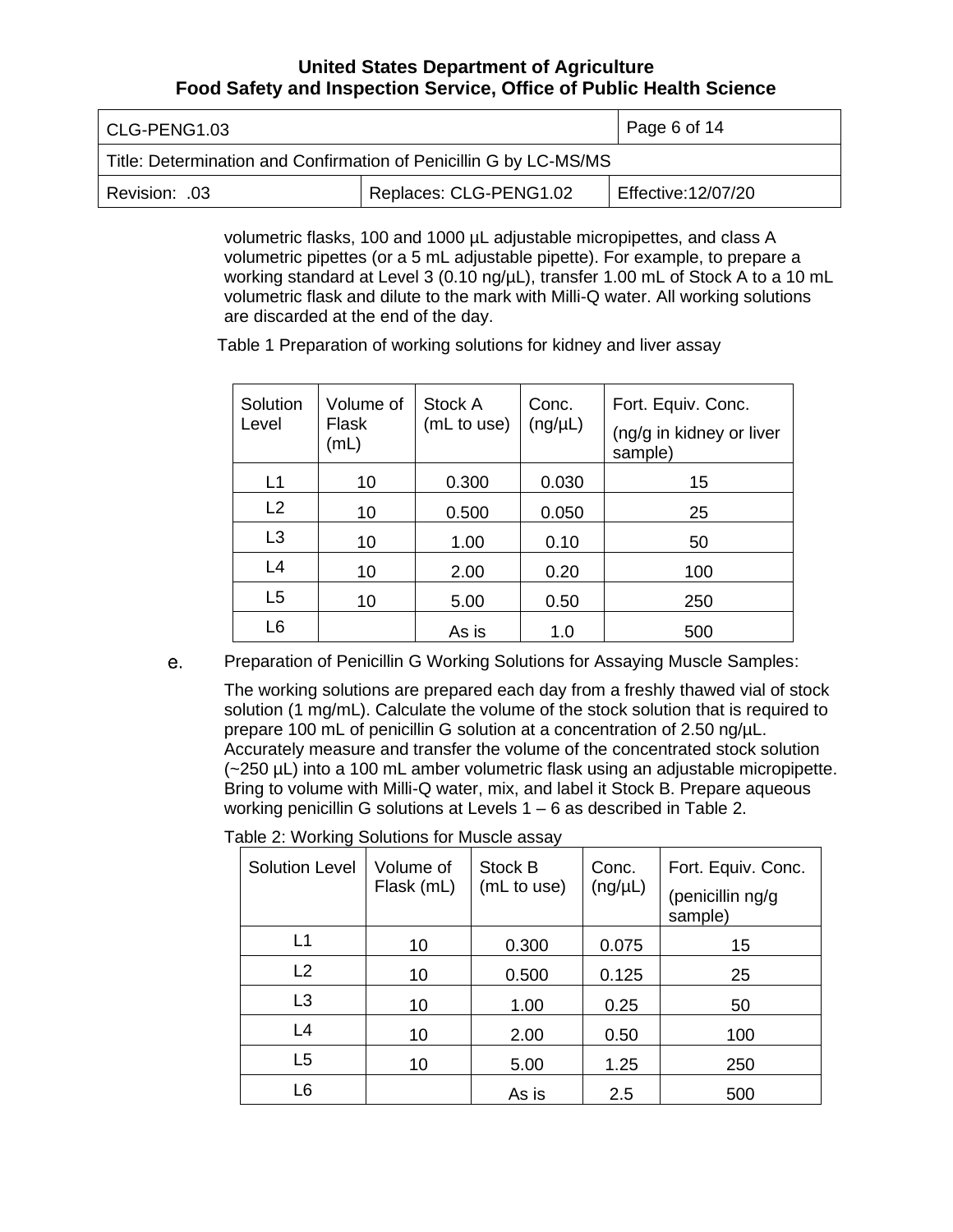| CLG-PENG1.03                                                      | Page 7 of 14 |                    |
|-------------------------------------------------------------------|--------------|--------------------|
| Title: Determination and Confirmation of Penicillin G by LC-MS/MS |              |                    |
| Replaces: CLG-PENG1.02<br>Revision: .03                           |              | Effective:12/07/20 |

#### Preparation of External Calibration curve f.

 To prepare 1 mL of the individual calibration standards, pipette 50µL of the penicillin-d7 internal standard working solution (0.20 ng/µL) into six amber autosampler vials. Add 50µL of one of the penicillin working standards (L1 to L6) to the autosampler vials followed by 900 µL of Milli-Q water and vortex- mix. In the extraction procedure, the samples are fortified with twice the amount of the penicillin and internal standards (100 µL/each) but the final extracts are diluted to 2 mL. This approach facilitates the preparation of the calibration standards and injects in the mass spectrometer the same amounts of IS and analyte for both samples and standards.

# **E. SAMPLE RECEIPT AND PREPARATION**

 Control and tissue samples are previously homogenized with a blender and stored in a -10°C freezer.

Note: One can strive for temperatures < -10°C since penicillin in tissue is unstable even *at -30°C.* 

#### **F. ANALYTICAL PROCEDURE**

- 1. Preparation of Controls and Samples
	- For kidney and liver weigh  $0.200 \pm 0.010$  g known blank tissue (recovery, blank, and check sample, if needed) and samples while still partially frozen into polypropylene centrifuge tubes (Penicillin in tissue undergoes fast degradation at a. room temperature).
	- For muscle weigh  $0.500 \pm 0.010$  g known blank tissue (recovery, blank, and check sample, if needed) and samples while still partially frozen into polypropylene centrifuge tubes (Penicillin in tissue undergoes fast degradation at b. room temperature).

 *Note: Must use appropriate tissue controls with each sample batch.* 

- C. Fortification:
	- i. For kidney or liver positive control fortify with 100 µL of L3 working standard (Table 1) and check sample, if needed.
	- ii. For muscle positive control fortify with 100 µL of L3 working standard (Table 2) and check sample, if needed.

 *Note: Fortify samples while still partially frozen and proceed immediately to the*  vortex step. The internal standard corrects for the degradation of penicillin in the samples only after the samples are vortexed and shaken. Once the extraction  *procedure is started it must be completed in a single* day.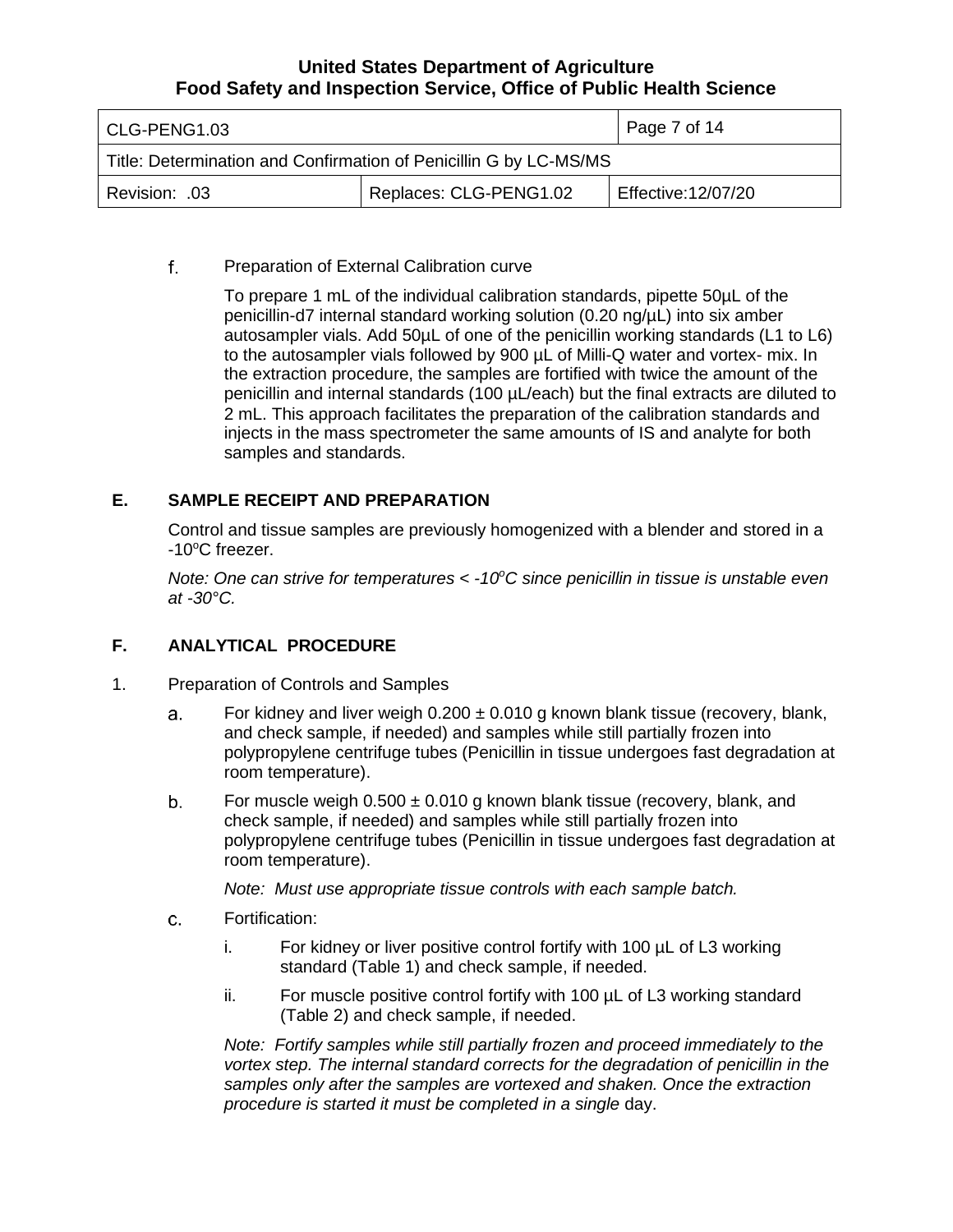| CLG-PENG1.03                                                      |  | Page 8 of 14       |  |
|-------------------------------------------------------------------|--|--------------------|--|
| Title: Determination and Confirmation of Penicillin G by LC-MS/MS |  |                    |  |
| Replaces: CLG-PENG1.02<br>Revision: 03                            |  | Effective:12/07/20 |  |

Add 100 µL of the 0.20 ng/µL penicillin G-d7 working IS to all tubes. d.

## 2. Extraction Procedure

- Add 2.0 mL of 1% phosphate buffer to all tubes (samples and controls). a.
- Bring the total volume of all tubes to the 5 mL mark with ACN. b.
- C. Shake forcefully for 10 min using a reciprocal shaker.
- Centrifuge 10 min at 3000 g (~4100 rpm). Pour the supernatants into 15 mL d. graduated polypropylene centrifuge tubes.

*Note: Begin evaporation.* 

- Add 2 mL phosphate buffer and 3 mL of ACN to the tissue pellet. Break the pellet e. and shake forcefully for 5 min using a reciprocal shaker.
- Centrifuge as described in step d and combine with the first supernatants. f.
- Evaporate down to  $\sim 3.5$  mL using a nitrogen stream in a 40  $\pm 2^{\circ}$ C water bath. g.

 *Note: Penicillin G decomposes at high temperatures and not evaporating all the ACN reduces the adsorption of penicillin to the SPE sorbent. Evaporating the ACN at a higher temperature or incomplete evaporation of the ACN will both cause low recoveries.* 

- Add water up to the 5-mL mark and vortex 1 minute. h.
- Centrifuge extract for 10 min. at room temperature and 3000 g (~4100 rpm). i.
- Condition Strata X, 60 mg, 3 mL SPE cartridges with 2.0 mL MeOH, followed by j. 3.0 mL phosphate buffer.
- Load the extracts onto the SPE cartridges, ~0.5 mL/min. Do not apply vacuum. k.
- Rinse the walls of the sample tubes with 2.0 mL of phosphate buffer. Tilt and rotate the tube while adding the buffer with a dropper to avoid dispersing the residue. Load the rinse onto the SPE cartridges and discard the sample tubes. I.
- Wash SPE column with 2 mL more of phosphate buffer. After the column wash, apply vacuum to dry the SPE columns. m.
- Elute analytes from the SPE columns with 3 mL of 100% ACN into clean 15 mL polypropylene centrifuge tubes. Apply vacuum to elute the last drops of ACN from SPE columns. n.
- Add 2 mL of water and evaporate the ACN down to just below 2.0 mL using the Zymark evaporator. (Adding water prevents analyte adsorption to the tube walls). 0 .
- Bring the volume in all tubes to the 2.00 mL mark with Milli-Q water and vortex 1 p. min.
- Pour ~ 500 µL of the samples into high-speed 500 µL centrifuge filter tubes. q.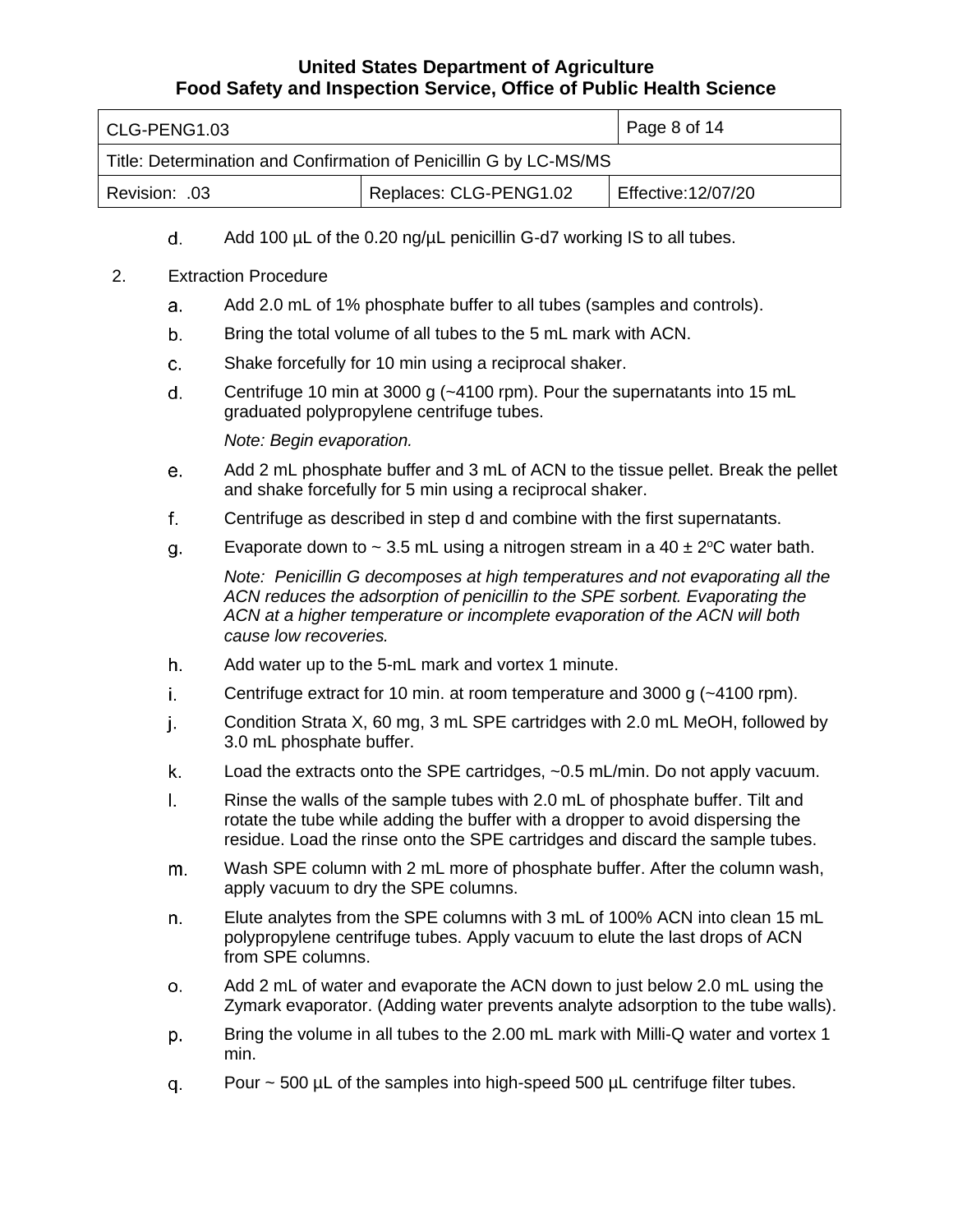| CLG-PENG1.03                                                      |  | Page 9 of 14       |
|-------------------------------------------------------------------|--|--------------------|
| Title: Determination and Confirmation of Penicillin G by LC-MS/MS |  |                    |
| Replaces: CLG-PENG1.02<br>  Revision: .03                         |  | Effective:12/07/20 |

- Centrifuge in a microcentrifuge for 5 min at  $\sim$  6,150 g ( $\sim$  -5,000 rpm). r.
- Transfer the supernatants into amber glass autosampler vials using a dropper. s.

 Note: To avoid cross contamination, do not pour samples from the microcentrifuge tubes into autosampler vials. Residues of analyte in the microcentrifuge tube holders adhere to the lip of the microcentrifuge tubes and are transferred to the autosampler vials when samples are poured instead of pippetted out.

- Inject 10 µL into the LC-MS/MS. Extracts may be stored until analysis at <-10°C for one week, at -80°C for 2 months, and no more than 12 hours in a 2 – 8 °C t. refrigerator.
- 3. Instrumental Settings

 *Note: The instrument parameters may be optimized to ensure system suitability.* 

a. UHPLC Conditions

| Column                    | (cat. 186003461)        | Waters Acquity UPLC BEH HILIC 1.7 µm, 2.1 x 100 mm       |
|---------------------------|-------------------------|----------------------------------------------------------|
| <b>Guard Column</b>       | Column (cat. 186003980) | Waters Acquity UPLC BEH HILIC 1.7 µm VanGuard Pre-       |
| Temperature               | $30^{\circ}$ C          |                                                          |
| Autosampler temperature   | $10^{\circ}$ C          |                                                          |
| Injection volume (µL)     | 10                      |                                                          |
| Run time (min)            | 6                       |                                                          |
| Flow (mL/min)             | 0.100                   |                                                          |
| Mobile phase              |                         | 20% ACN/80% water solution that is also 0.1% formic acid |
| <b>Strong Needle Wash</b> | 50%ACN/50%water         |                                                          |
| Weak Needle Wash          | 10%ACN/90%water         |                                                          |

 TSQ Quantum Access Max Parameters b.

> Tune the mass spectrometer using  $\sim$  20  $\mu$ g/mL solutions of the individual standards infused into the mobile phase at a flow of 5µL/min. The precursor ions used for collision-induced dissociation (CID) and the selected reaction monitored transitions (SRM) for the LC-MS/MS analysis listed in Table 4.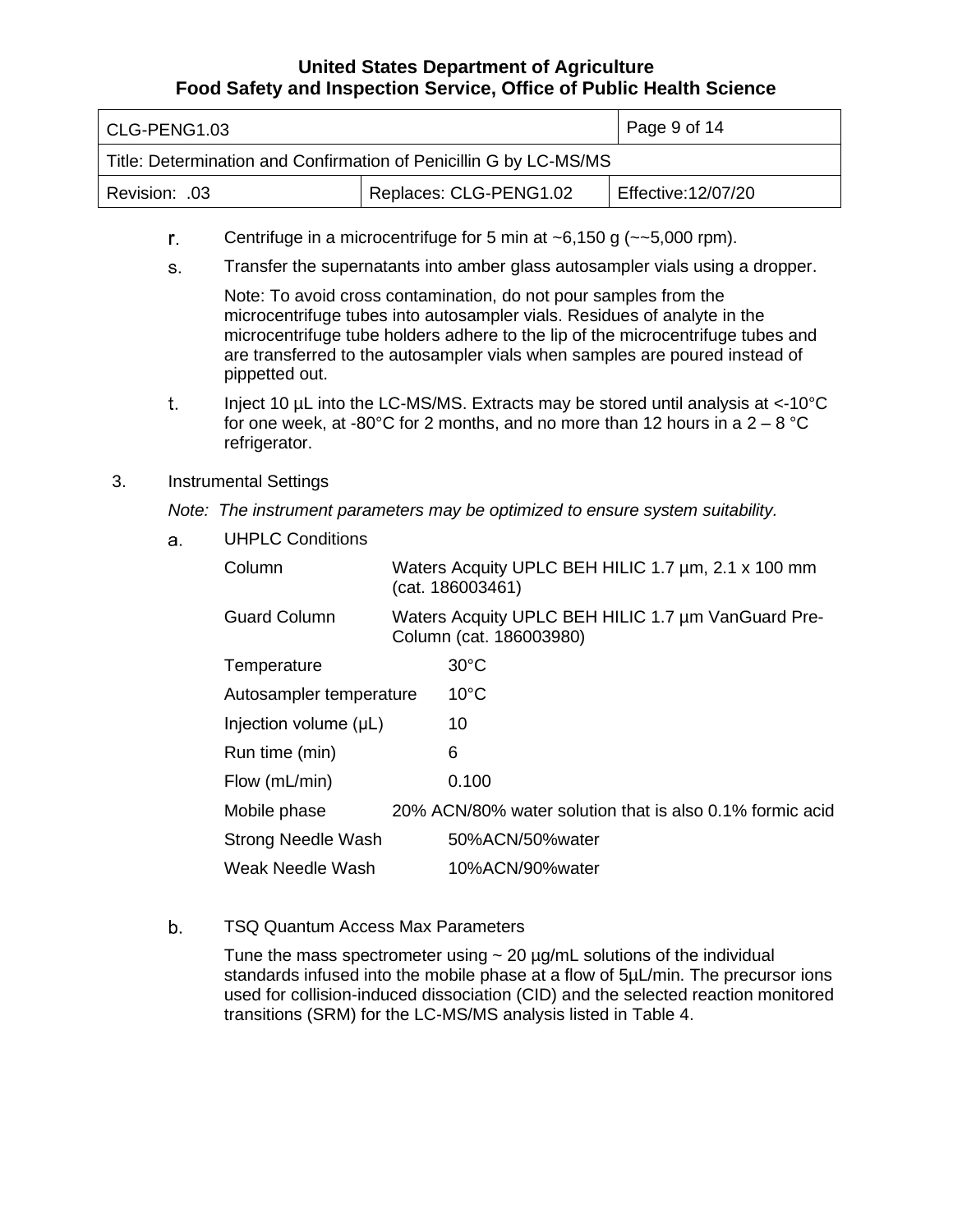| CLG-PENG1.03                                                      | Page 10 of 14 |  |
|-------------------------------------------------------------------|---------------|--|
| Title: Determination and Confirmation of Penicillin G by LC-MS/MS |               |  |
| Replaces: CLG-PENG1.02<br>Effective:12/07/20<br>.03. :Revision    |               |  |

# Table 4 Analyte dependent parameters

| Analyte         | Precursor<br>Ion (Da) | Product Ion<br>(Da) | Cone $(V)$ | Collision<br>Energy (eV) | Dwell<br>Time (s) |
|-----------------|-----------------------|---------------------|------------|--------------------------|-------------------|
| Penicillin G    | 335.10                | 160.10              | 17         | 11                       | 0.300             |
|                 |                       | 176.15              | 17         | 12                       | 0.300             |
| Penicillin G-d7 | 342.20                | 160.20              | 16         | 11                       | 0.200             |

 Quantitate using the signal area from the precursor ion fragmenting to the most abundant product ion (m/z 176) using multiple reaction monitoring.

Tune Parameters

| RF Lens (V)                  | Positive |
|------------------------------|----------|
| Capillary (kV)               | 1.72     |
| Cone (V)                     | Table 4  |
| Extractor (V)                | 2.00     |
| RF Lens (V)                  | 0.1      |
| Source Temperature (°C)      | 125      |
| Desolvation Temperature (°C) | 375      |
| Cone Gas Flow (L/Hr)         | 10       |
| Desolvation Gas Flow (L/Hr)  | 400      |

Analyzer Parameters

| Resolution              | 13.0    |
|-------------------------|---------|
| <b>HM 1 Resolution</b>  | 13.0    |
| Ion Energy 1            | 2.3     |
| Entrance                | -5      |
| <b>Collision Energy</b> | Table 4 |
| Exit 1                  | 1       |
| LM 2 Resolution         | 13.0    |
| <b>HM 2 Resolution</b>  | 13.0    |
| Ion Energy 2            | 2.3     |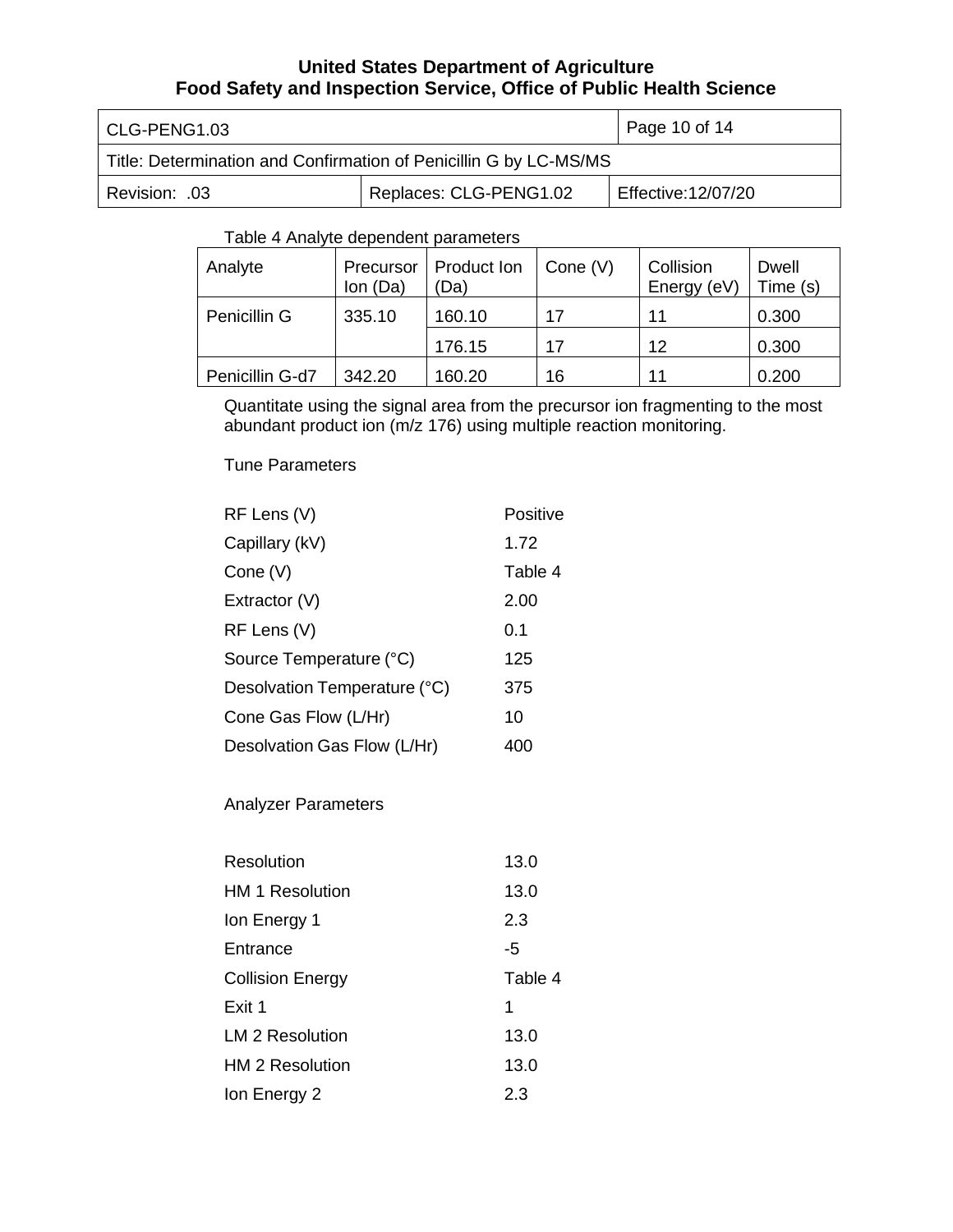| CLG-PENG1.03                                                      |                        | Page 11 of 14       |
|-------------------------------------------------------------------|------------------------|---------------------|
| Title: Determination and Confirmation of Penicillin G by LC-MS/MS |                        |                     |
| Revision: .03                                                     | Replaces: CLG-PENG1.02 | Effective: 12/07/20 |
| Multiplier (V)                                                    | 650                    |                     |
| Gas Cell Pirani (mbar)                                            | $3.0 \times 10^{3}$    |                     |
| Inter Channel Delay (s)                                           | 0.020                  |                     |
| Inter Scan Delay (s)                                              | 0.100                  |                     |

- **C.**  Instrument Process
	- i. Equilibrate the collision gas and the electronics of the mass spectrometer for an hour.
	- ii. Equilibrate the LC column with the mobile phase for at least one hour prior to injecting samples.
	- iii. Inject one blank and Level 1 standard. Use the first injection of standard Level 1 to test the instrument response but don't use it for quantitation or confirmation purposes.
- d. Example Injection sequence

 Inject Level-1 to Level-6 calibration standards, a solvent blank, the negative control, the fortified, incurred or unknown samples, a solvent blank, and a repeat of the calibration standards.

#### e. Example instrument cleanup

 Remove the formic acid and other retained materials from the column and the sample loop after the batch as follows. Make five 10-µL injections of water using a mobile phase of 50% ACN/50% Milli-Q water at a flow of 0.300 mL/min and a run time of 6 minutes.

#### 4. Sample Set

- a. Negative Control
- b. Positive Controls/ Recoveries
- **C.**  Check sample (if necessary)
- d. Up to 22 Samples

#### **G. DECISION CRITERIA / CALCULATIONS**

- 1. Calculations/ Criteria for determinative analysis in Bovine Tissue
	- Use penicillin G-d7 as internal standard to prepare a linear calibration curve that includes the two bracketing series of standards. Use 1/x weighting and plot the response of the analyte in each standard versus the nominal concentration. a.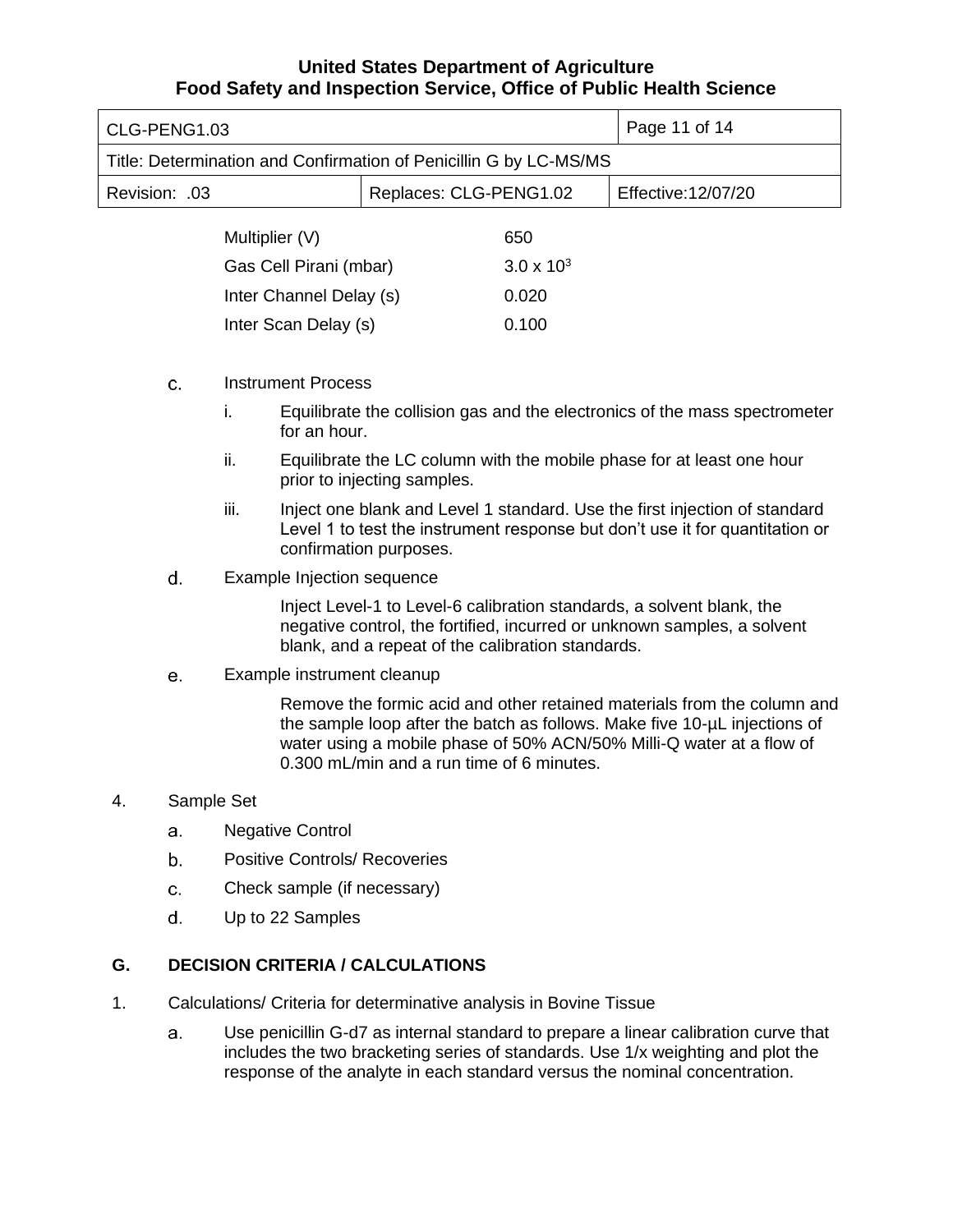| CLG-PENG1.03                                                      | Page 12 of 14          |                    |
|-------------------------------------------------------------------|------------------------|--------------------|
| Title: Determination and Confirmation of Penicillin G by LC-MS/MS |                        |                    |
| Revision: .03                                                     | Replaces: CLG-PENG1.02 | Effective:12/07/20 |

Response = Analyte peak area  $x$  I.S. Concentration I.S. peak area

- Calculate the linear regression parameters for the calibration curve and interpolate the concentrations of the samples from the regression parameters. Do not use zero as a regression data point. b.
- Export the processed data into Microsoft Excel or equivalent spreadsheet program for further calculations. The experimental analyte concentrations (except fortified samples) are corrected for the mass difference of the individual samples to the nominal mass of sample used to calculate the concentration of the analytes in the calibration standards. Use the equation: c.

Mass corrected conc (ng/g) = **experimental conc. x nominal mass** Mass of sample in grams

The accuracy of fortified samples is calculated using the equation:

 $Accuracy (%) =$ experimental concentration x 100 Nominal concentration

- The negative control must be < 5% of the recovery standard. d.
- The deviation of at least five of the six standards in each bracketing calibration curve is within 10% of its nominal value. No one standard can have an average deviation larger than 15% of its nominal value. e.
- The coefficient of determination  $(r^2)$  for the calibration curve is  $> 0.99$ . f.
- 2. Calculations / Criteria for Confirmation Analysis in Bovine Tissue
	- Integrate the two product-ion chromatograms for each analyte. Inspect the automatic peak integrations and manually correct if base-to-base integration was a. not achieved.
	- Calculate the ion-abundance ratio from the two monitored ions using the most intense ion as the denominator. The ion-abundance ratio is always less than 1. b.

 Area of most intense product ion Ion abundance Ratio = Area of less intense product ion

 The ion-abundance ratio of the analyte in the samples is arithmetically within 10% of the average abundance ratio of the standards. For example, if the average ion- abundance ratio of the standards is 0.77, the acceptance range for the samples is 0.67 – 0.87.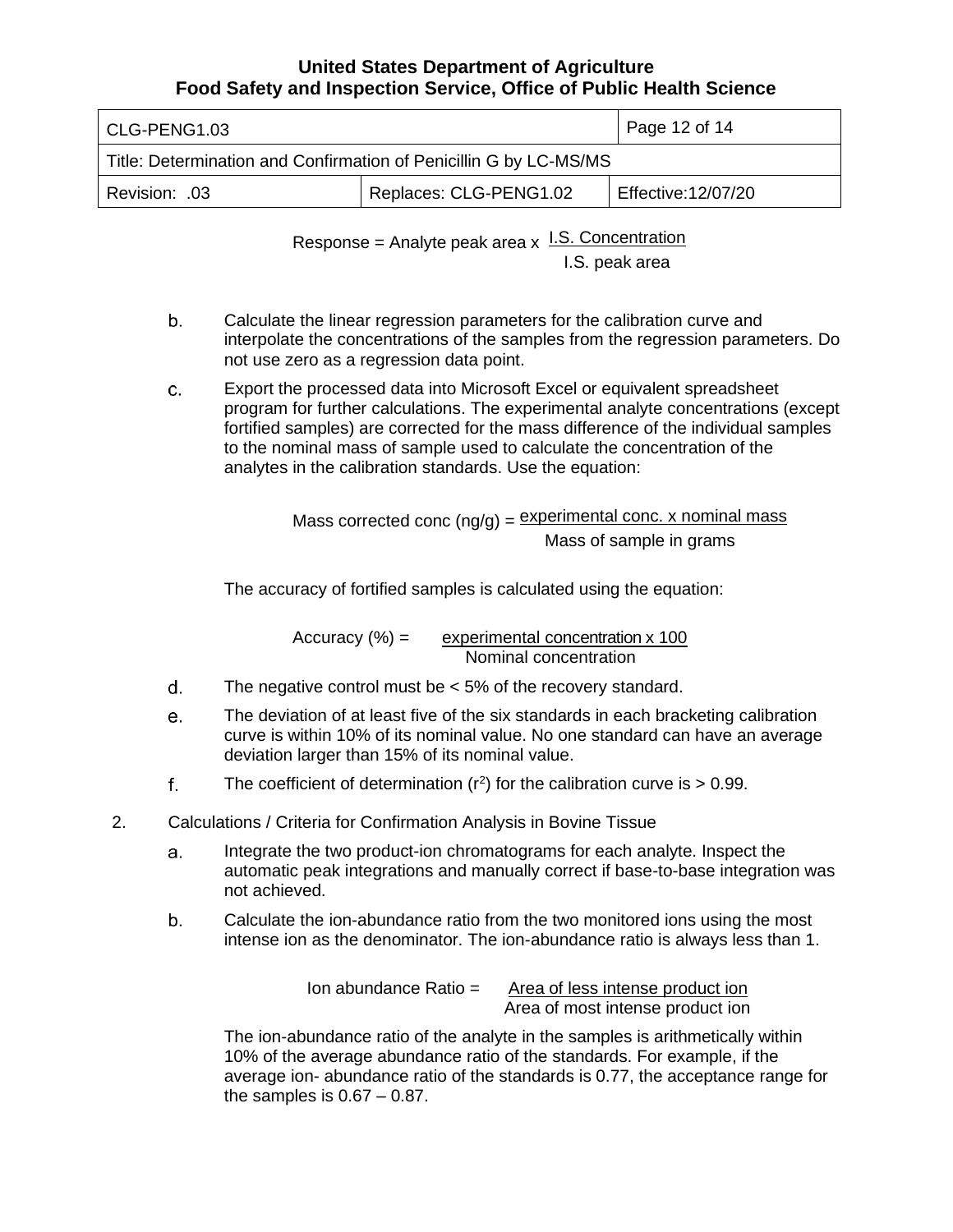| CLG-PENG1.03                                                      | Page 13 of $14$        |                    |
|-------------------------------------------------------------------|------------------------|--------------------|
| Title: Determination and Confirmation of Penicillin G by LC-MS/MS |                        |                    |
| .03. :Revision                                                    | Replaces: CLG-PENG1.02 | Effective:12/07/20 |

- Compare the retention time of each individual product ion in the unknowns and fortified samples to the corresponding average retention times in the standards. The retention time of each of the two product ions of the analyte in the samples must agree within  $\pm 3\%$  (relative) its mean retention time in the standards. c.
- The two product ions associated with analyte are present and have a signal to noise ratio > 10:1. This may be verified by visual inspection. d.
- The negative control must be < 5% of the recovery standard. e.

# **H. SAFETY INFORMATION AND PRECAUTIONS**

- 1. Personal Protective Equipment Protective clothing, eyewear, and gloves, where applicable.
- 2. Hazards

Consult all Safety Data Sheets (SDS) associated with the method.

3. Disposal Procedures

Follow federal, state and local regulations.

# **I. QUALITY ASSURANCE PLAN**

1. Performance Standard

| Analyte      | <b>Tissue</b> | <b>Analytical Range</b> | Acceptable<br>Recovery (%) |
|--------------|---------------|-------------------------|----------------------------|
| Penicillin G | Kidney        | $15 - 400$ ng/g (ppb)   | $80 - 110$                 |
| Penicillin G | Liver         | $30 - 1200$ ng/g (ppb)  | $80 - 110$                 |
| Penicillin G | Muscle        | $5 - 200$ ng/g (ppb)    | 80 - 110                   |

#### 2. Intralaboratory Check Samples

a. Acceptability criteria.

Refer to I. 1.

If unacceptable values are obtained, then:

- i. Investigate following established procedures.
- ii. Take corrective action as warranted.